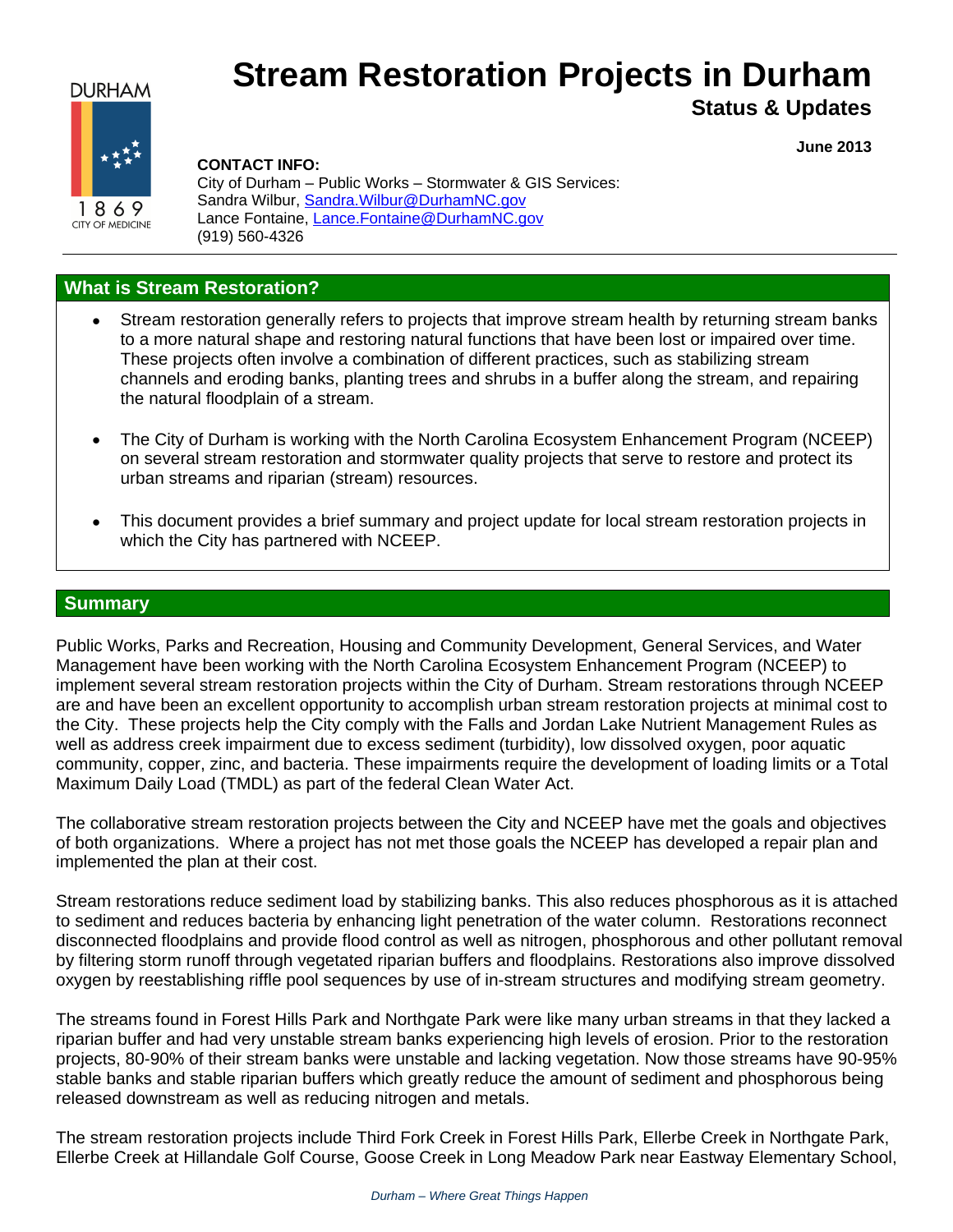and Sandy Creek stream and wetland restoration in Sandy Creek Park. The City granted conservation easements to the state of North Carolina on behalf of the NCEEP to allow for the construction and protection of these projects. The NCEEP provided all monetary funds necessary for design, construction, equipment, and labor. NCEEP monitors and maintains the projects for at least 5 years after completion. A project remains under state maintenance until the project goals are achieved. This is documented through annual monitoring reports and the final project closeout report. If necessary, additional work is contracted and performed by the state to achieve the restoration project goals. The Northgate Park project will undergo restoration repairs in the winter of 2013/2014. Project details including closeout reports and annual monitoring reports for all restoration projects can be found at the interactive map link [http://portal.ncdenr.org/web/eep/interactive-mapping.](http://portal.ncdenr.org/web/eep/interactive-mapping)

The City has taken over maintenance of the Third Fork Creek stream restoration in Forest Hills Park and the Ellerbe Creek stream restoration at the Hillandale Golf Course. As a condition of the conservation easements, the City will preserve the riparian and wetland resources in the easement areas and maintain their natural condition. In February 2013 the City contracted to address invasive and nuisance vegetation in the conservation easement areas at Forest Hills Park and Hillandale Golf Course. It is anticipated that the City will begin maintenance of the remaining three projects in the next two to four years. This work is needed in order to preserve the riparian area and to ensure that the water quality aspects of the stream restoration function properly. Proliferation of these types of plants can degrade the quality of the wetland and riparian resources in the easement areas.

# **Forest Hills Park Stream Restoration Project on Third Fork Creek**

**Background:** In January 2005, a stream restoration project was completed on 2,900 linear feet of Third Fork Creek in Forest Hills Park. The goals of the stream restoration were to restore a stable channel, reduce sediment related water quality impacts, improve aquatic habitat and restore vegetative riparian buffers. Prior to this project the stream buffer was mowed to the water's edge and lacked riparian vegetation which resulted in an unstable and eroding channel with high levels of sediment. As part of the project over 5,000 native trees and shrubs were planted. This created riparian buffers which naturally slow down, clean, and infiltrate stormwater before it enters the creek as well as reduce erosion and sediment. The tree canopy also helps to keep the water cool enough to support aquatic life. The City granted a conservation easement and the North Carolina Ecosystem Enhancement Program (NCEEP) funded the design and construction of the project which included 2 new pedestrian bridges. The project was considered successful and was maintained by NCEEP until January 2012. In January 2012, the project, as required by the conservation easement, was transferred from the state maintenance phase into the stewardship phase where it is now the City's responsibility for maintenance and protection of the project.

**Current Status:** In February 2013, Public Works contracted to address the maintenance of invasive and nuisance vegetation in the conservation easement areas at Forest Hills Park. The contract includes treatment of target species for six treatment periods over three years. This work is needed in order to preserve the riparian area and to ensure that the water quality aspects of the stream restoration function properly. Proliferation of these types of plants can degrade the quality of the wetland and riparian resources in the easement areas, alter their natural condition, and interfere with the ecological functions of the easement areas. Initial treatments for this year at the site began May 2013. Public Works (Stormwater and GIS Services) and General Services (Urban Forestry) are collaborating on execution and oversight of the contract. Urban Forestry has conducted a workshop with the neighborhood association to address riparian vegetation management and pruning efforts. We continue to work with NCEEP cooperatively to develop future restoration projects in the City as was agreed to in our March 10, 2010 letter of intent.

The state has identified that Third Fork Creek is impaired due to sediment, low dissolved oxygen, and metals. This stream restoration project reduces downstream sediment load and transport by stabilizing the stream. Recent evaluations on improving low dissolved oxygen suggest that stream restorations can help to improve dissolved oxygen levels. Under a federal clean-up plan for Jordan Lake, the City is required to reduce nutrients (nitrogen and phosphorus) from existing developed land. Nitrogen and phosphorous credit calculations for stream restoration are being developed for North Carolina Department of Environment and Natural Resources (NCDENR). By the end of the year, we expect to be able to calculate nutrient credits for this project.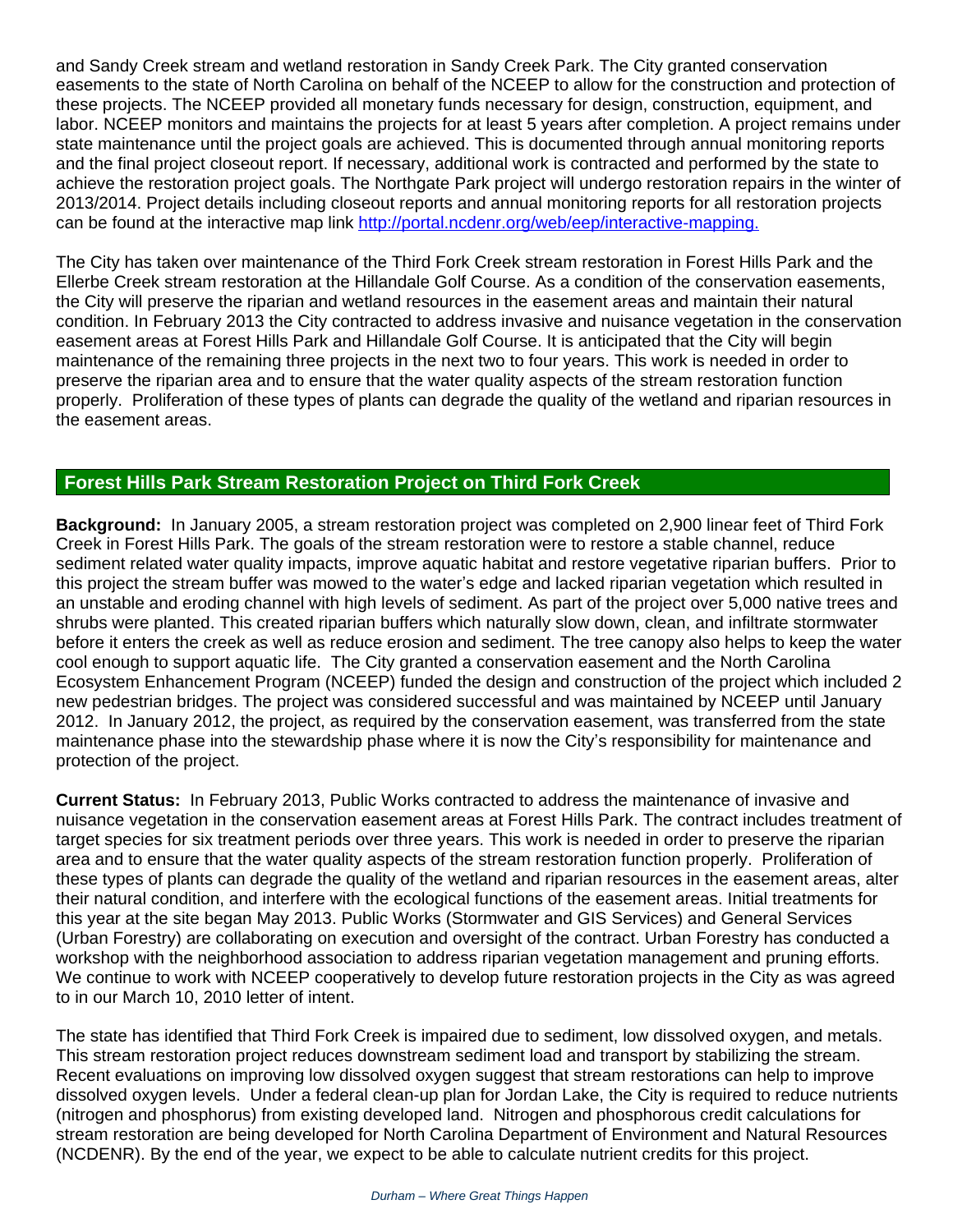# **Northgate Park Stream Restoration Project on Ellerbe Creek**

**Background:** In December 2008, a stream restoration project was completed on 2,273 linear feet of Ellerbe Creek in Northgate Park. Also, 2 pocket wetland stormwater control devices were installed as part of this project to treat incoming stormwater to the site. The goals of the stream restoration were to improve water quality, enhance flood attenuation, and restore aquatic and riparian habitat. This stretch of Ellerbe Creek exhibited typical urban stream problems associated with past channelization efforts by the US Army Corps of Engineers dating back to the mid-20<sup>th</sup> century, such as increased stormwater runoff, high levels of erosion, and loss of riparian buffer vegetation. The degraded stream with unstable banks and poor water quality more resembled a manmade drainage canal than a natural stream. Ellerbe Creek is also an EPA 303dlisted stream due to its overall degraded water quality and is classified as a Nutrient Sensitive Water by the NC Division of Water Quality (NCDWQ). The City granted a conservation easement and North Carolina Ecosystem Enhancement Program (NCEEP) funded all design and construction for the project including a new pedestrian bridge.

**Current Status:** The project is still under NCEEP maintenance with repair work to be performed on a section of the stream restoration (paid for by the State) in Winter 2013/2014. The project is expected to remain under state-controlled maintenance until late 2017.

### **Hillandale Golf Course Stream Restoration Project on Ellerbe Creek**

**Background:** In December 2004, a stream restoration project was completed on 6,279 linear feet of Ellerbe Creek located on the Hillandale Golf Course. The goals of the stream restoration were to improve water quality, enhance flood attenuation, and restore aquatic and riparian habitat. This stretch of Ellerbe Creek exhibited typical urban stream problems associated with past channelization efforts by the US Army Corps of Engineers dating back to the mid-20<sup>th</sup> century, such as increased stormwater runoff, high levels of erosion, and loss of riparian vegetation. The surrounding land use also contributed to instability of the stream as the golf course had intensively managed the existing vegetation adjacent to the stream such that only a grass buffer remained in most areas. Ellerbe Creek is also an EPA 303d-listed stream due to its overall degraded water quality and is classified as a Nutrient Sensitive Water by NC Division of Water Quality (NCDWQ).

The City granted a conservation easement and the North Carolina Ecosystem Enhancement Program (NCEEP) funded all design, construction and monitoring for the project. The design of the stream restoration project was modified as a result of the golf course bisecting the site. Accommodations were made to protect existing golf fairways and cart bridges. This included altering the channel design and the standard riparian buffer planting plan to provide 'playover zones'. Plant height was intentionally limited by specifying low-growing varieties in areas where the fairway crossed the stream. The project was considered successful and was maintained by NCEEP until January 2012. In January 2012, the project, as required by the conservation easement, was transferred from the state maintenance phase into the stewardship phase where it is now the City's responsibility for maintenance and protection of the project.

**Current Status:** As with Forest Hills Park, Public Works contracted to address the maintenance of invasive and nuisance vegetation in the conservation easement areas at Hillandale Golf Course in February 2013. The contract includes treatment of target species for six treatment periods over three years. This work is needed in order to preserve the riparian area and to ensure that the water quality aspects of the stream restoration function properly. Proliferation of these types of plants can degrade the quality of the wetland and riparian resources in the easement areas, alter their natural condition, and interfere with the ecological functions of the easement areas. Initial treatments at this site began in April 2013. Public Works (Stormwater and GIS Services) and General Services (Urban Forestry) are collaborating on execution and oversight of the contract.

Urban Forestry and Stormwater and GIS Services are continuing to work with golf course management and staff to address concerns over riparian vegetation issues. Since the summer of 2012 both divisions have conducted multiple field visits to coordinate meetings with state officials to ensure that signage is properly demarking the playover zones and plant types are correctly identified prior to removal of vegetation. City staff is